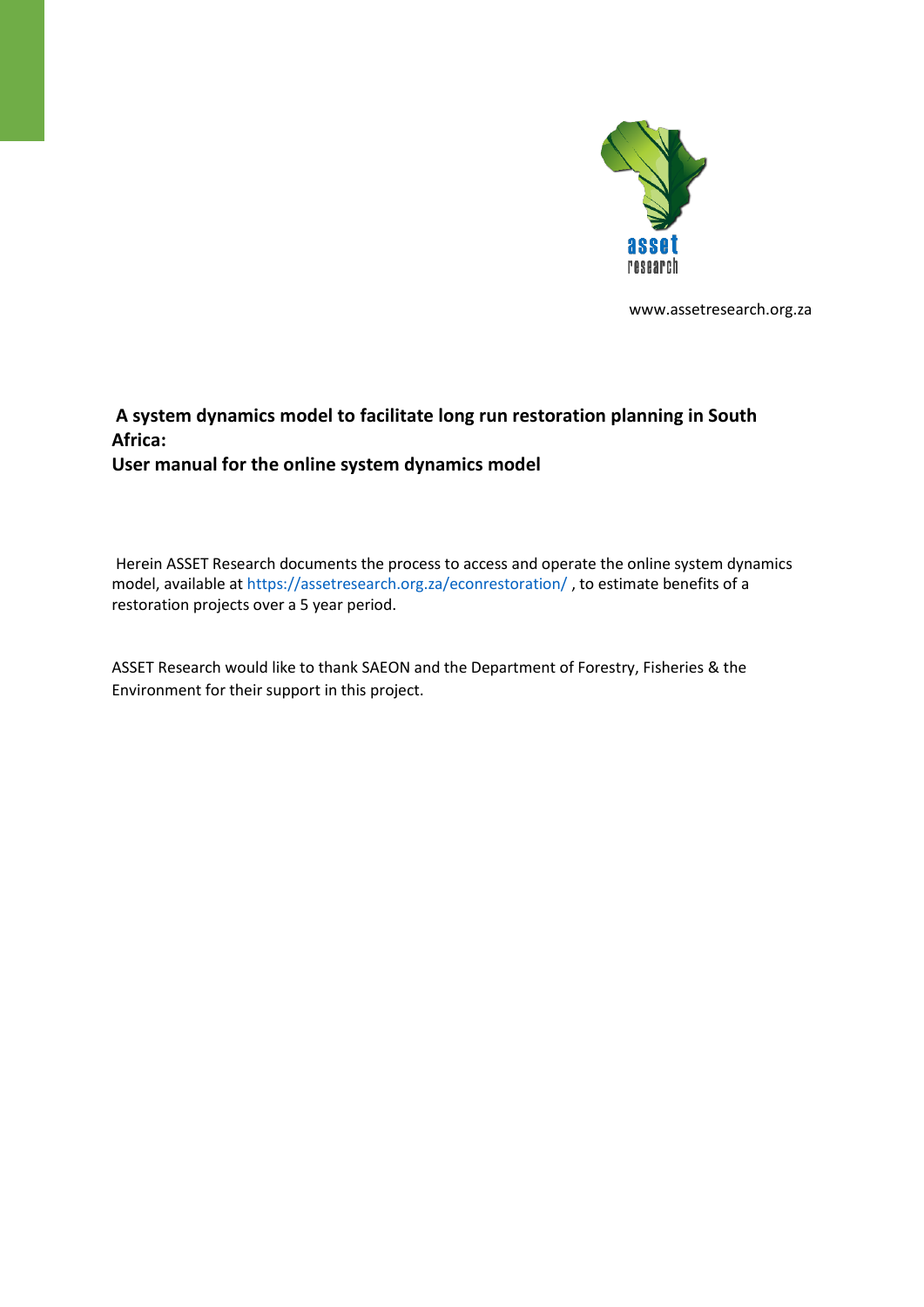#### **Contents**

No table of contents entries found.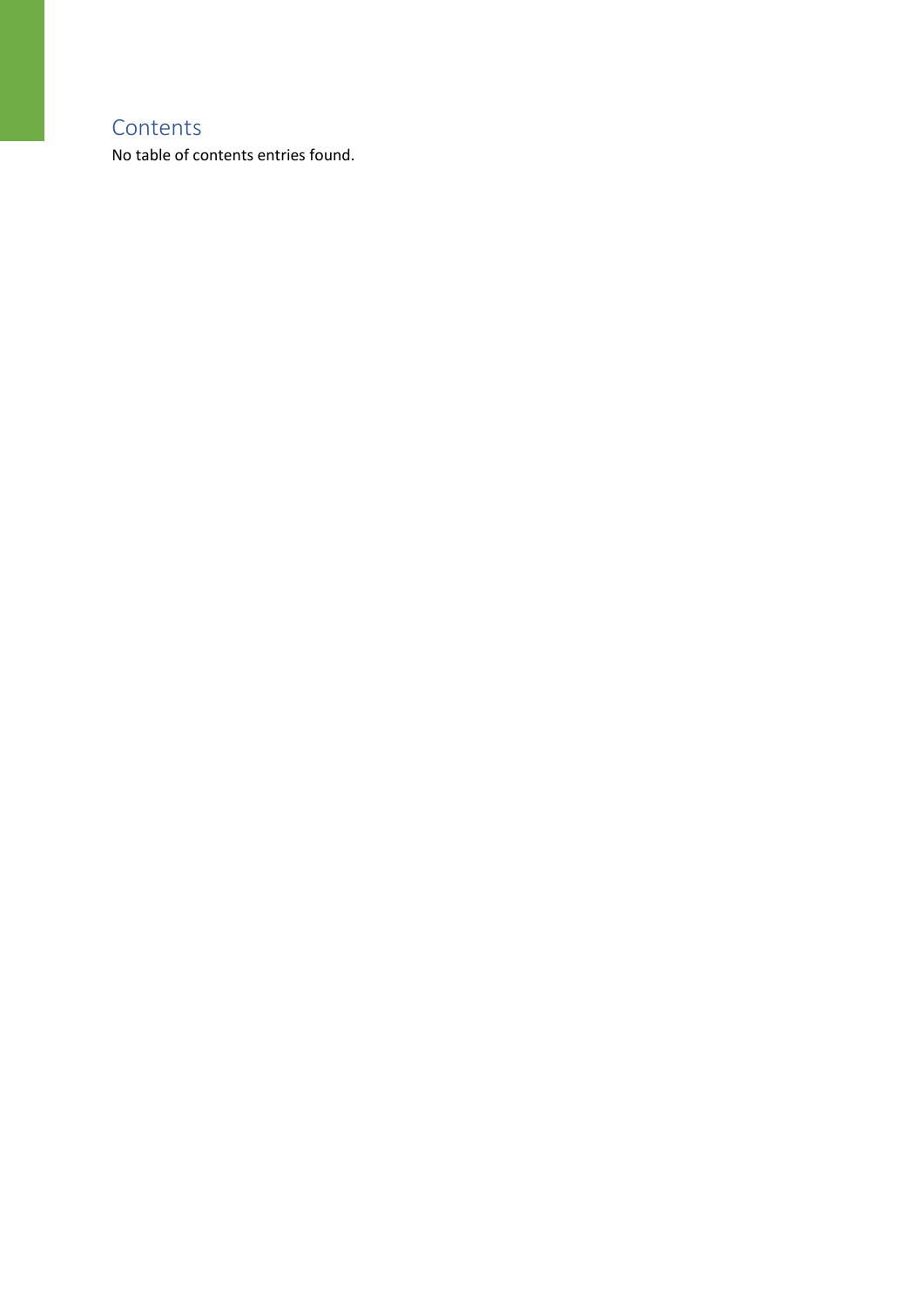#### **A system dynamics model to facilitate long run restoration planning in South Africa: User manual for the online system dynamics model**

## 1 Introduction

Ecological restoration is the process of repairing damaged ecosystems with the intention of bringing it back to a state that is self-sustainable and healthy. The need to restore degraded ecosystems now more vital than ever. Ecosystems are important not only for the natural beauty but for all the ecosystem services that provide services such as biodiversity conservation and water and food security.

One of the main challenges effecting the restoration of ecosystems are accessibility to knowledge and lack of financing. Even after entering the decade of ecological restoration, underinvestment in restoration still occurs due to difficulty in quantifying the cost and benefits of restoration as well as providing estimates of the risk of restoration failure or likelihood of restoration success. Restoration success is difficult to quantify due to nonlinearity and unpredictability of ecosystems as well as the required length of observation required to establish success often outstripping most restoration project funding horizons. Interpretations of restoration success lie on a spectrum ranging from the extent to which an ecosystem is reset along its pre-disturbance ecological trajectory to the quantity of desirable socio-economic consequences, like ecosystem goods and benefits, produced as a result of restoration effort. To spite a variety of interpretations, there are relatively few quantifications of restoration success but it is usually calculated as increases in biodiversity and relative abundance measures.

The ASSET Research Economics of Restoration project has identified a need to provide assistance to resource managers whereby the cost and benefits of restoration projects can be estimated easily and using the best available data. There are at least two scales at which such information is necessary: restoration projects are managed on a case by case basis each with its own successes and challenges however funding for these projects are typically issued at a national level. On the ground a specific restoration project might only receive 5 years of funding while at a national level ecological restoration has been at least a century long ongoing investment by government. The benefits of restoration begin to accrue annually as soon as the land is brought back to a functional state and the stream of annual benefits persist for as long as the land remains in a functional state while the cost of restoration are large at the onset of restoration activity and fall until restoration is determined to be successful after which a small maintained costs might be spent to ensure the restored land parcel remains intact. During short restoration projects, NPV are typically negative due to the nature of costs and the delay in benefit production.

During stakeholder engagement, the need for a short and a long term model have been established. To this end two system dynamics models were built using data from the ASSET Research cost and benefit database [\(https://assetresearch.org.za/media-resources/\)](https://assetresearch.org.za/media-resources/). The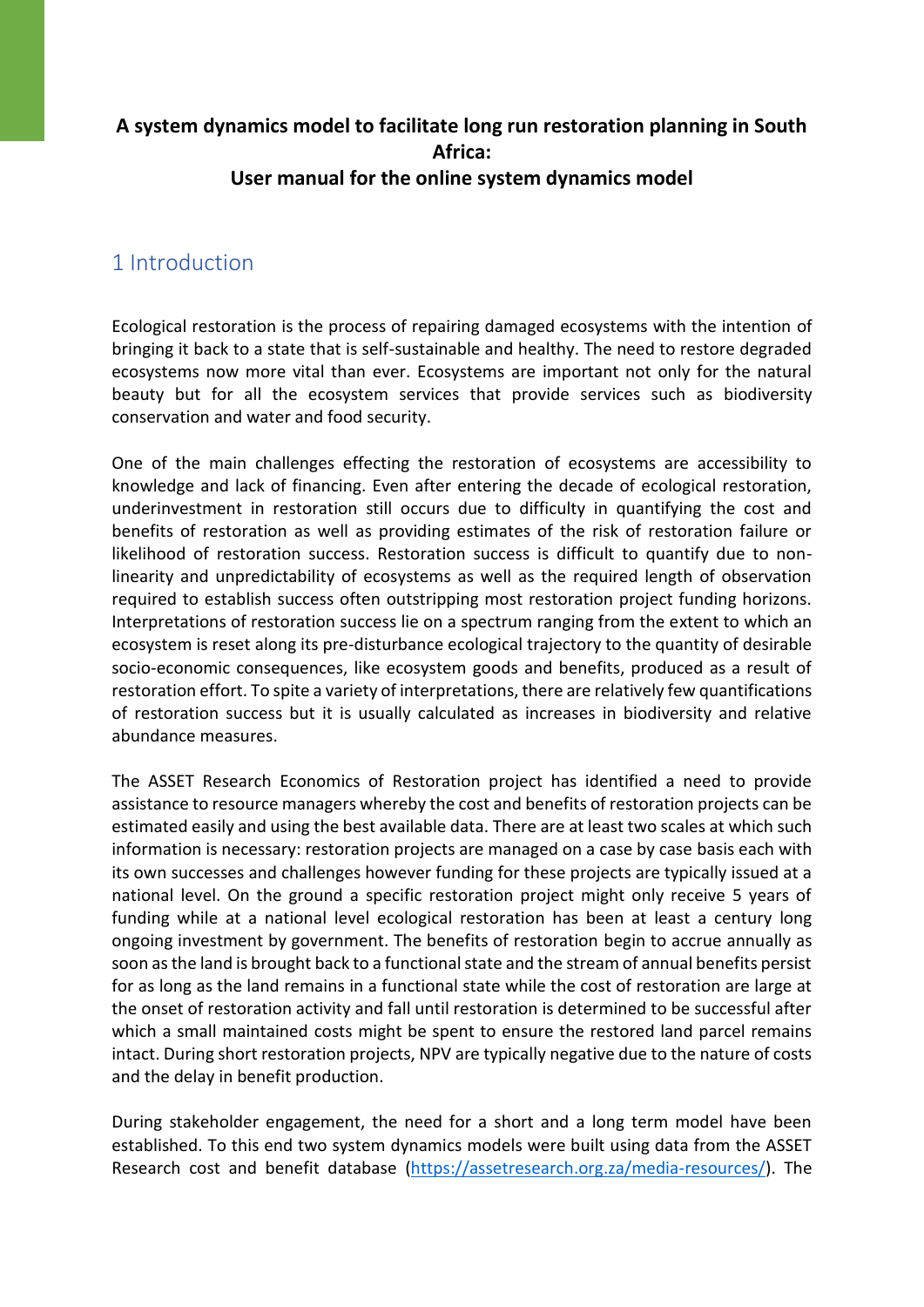first of these models focusses on providing NPVs of restoration and estimation of person days created and hectare restored at a project level ( https://assetresearch.org.za/econrestoration/). The second of these models, for which this document is written, focusses at proving such estimates at a national scale.

This long run national restoration model takes into account the political, economic and social drivers of restoration investment as well as the institutional, ecological and skill-base factors driving restoration success.

#### 2 How to use the systems dynamics tool

Follow the instructions below to access and operate the model:

- 1. Visit the website: https://assetresearch.org.za/interactive-restoration-models/
- 2. Click the "System dynamics model for short term economics of restoration" button.
- 3. Complete the parameters on the "Decisions" page. (Use the information buttons when unsure about the exact information needed.)
- 4. Simulate the model.
- 5. Evaluate the results.

### 3 Completing the "Decisions" page

The "Decisions" page covers all the information that are needed for the economics of restoration based on the developed dynamic hypothesis. The information tab at each variable provides more detail about the data that needs to be entered and the units it has to be in. It is important to complete this entire section as accurately as possible to obtain the most value from this tool. When this section is completed for the first time, some data may be missing or unavailable. For these variables, data must be estimated as close as possible to the area average and start being collected for the years to follow. Data accuracy is crucial when improved sustainability, are considered.

#### 3.1 Bio-physical parameters

This model can be run for a variety of restoration intervention types. The user must specify how fast degradation spreads, what the extent of degradation is in the initial period and what the expected growth in degraded area will be if no restoration occurs. The parameters used for this are in Table 1.

*Table 1 - bio-physical parameters*

| <b>Parameter</b>    | <b>Description</b>            | <b>Units</b> |
|---------------------|-------------------------------|--------------|
| Initial intact area | The ha value for land that is | Ha           |
|                     | currently regarded as being   |              |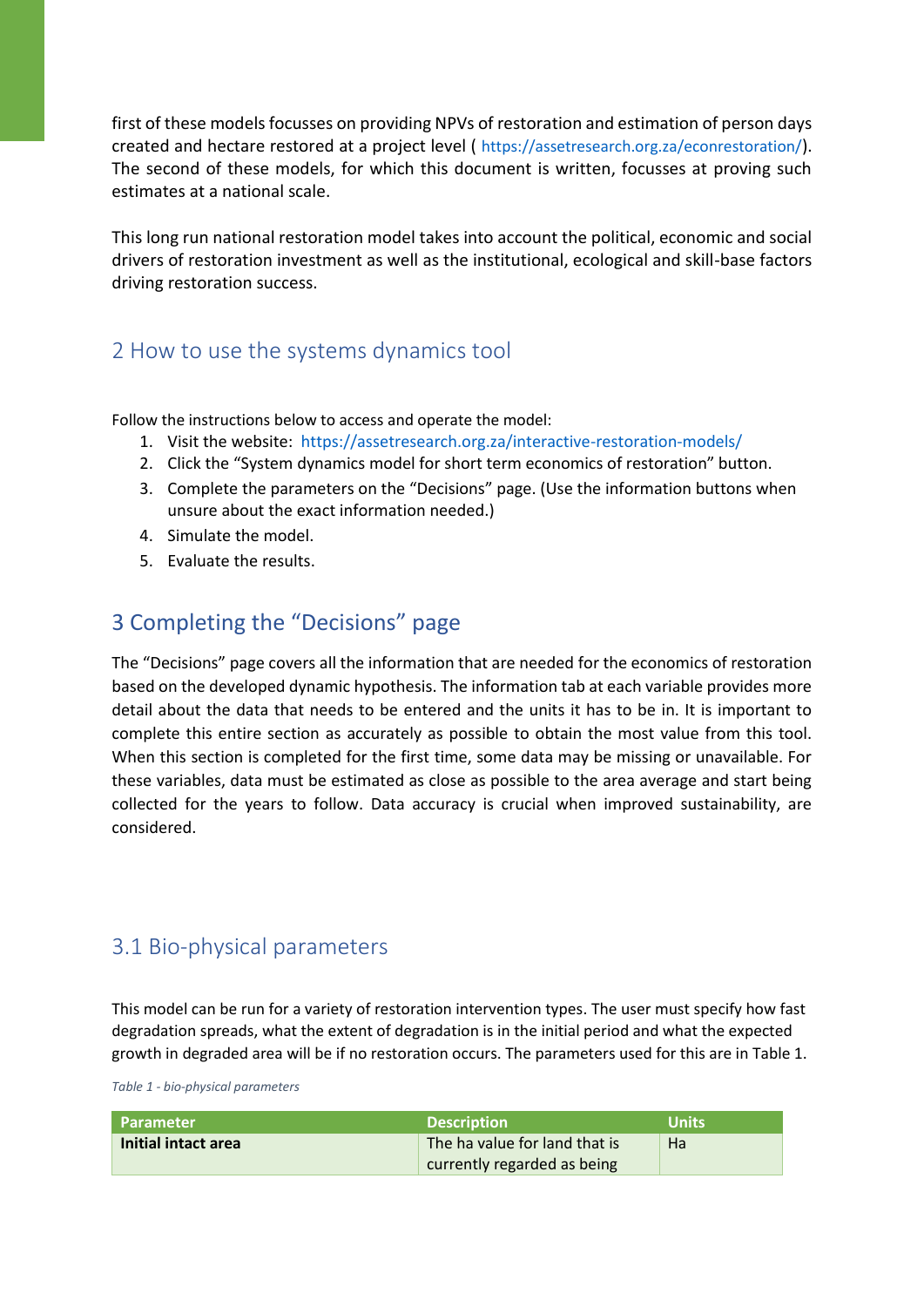|                                               | "intact" that can potentially be<br>degraded                                                                                                                                              |                               |
|-----------------------------------------------|-------------------------------------------------------------------------------------------------------------------------------------------------------------------------------------------|-------------------------------|
| land severely degraded                        | Ha land regarded as being<br>severely degraded                                                                                                                                            | <b>Dimensionless</b>          |
| land moderately degraded                      | Ha land regarded as being<br>moderately degraded                                                                                                                                          | <b>Dimensionless</b>          |
| Climate change impact on degradation<br>rates | This is the impact of climate<br>change on the rate of all<br>degradation rates (intact to<br>light, light to moderate and<br>moderate to severe). The value<br>can range between (-1;1). | <b>Dimensionless</b>          |
| land lightly degraded                         | Ha of land regarded as being<br>lightly degraded land                                                                                                                                     | ha                            |
| Initial intact to light rate                  | The initial rate at which intact<br>land degrades to the point<br>where it is classified as lightly<br>degraded land.                                                                     | <b>Dimensionless</b><br>/year |
| Initial light to moderate rate                | The initial rate at which lightly<br>degraded land degrades to the<br>point where it is classified as<br>moderately degraded land.                                                        | <b>Dimensionless</b><br>/year |
| Initial moderate to severe rate               | The initial rate at which<br>moderately degraded land<br>degrades to the point where it<br>is classified as severely<br>degraded land.                                                    | <b>Dimensionless</b><br>/year |

# 3.2 Cost and benefit parameters

The model differentiates between severely, moderately and lightly degraded land as well as for 9 ecosystem types. The user must specify: 1) what proportion of degraded land upon which restoration is done belongs to each ecosystem type; 2) what the average benefit of restoring a hectare of an ecosystem is; and 3) what the cost of restoring each ecosystem type is for the three types of degradation severity. These parameter values are seen in Table 2.

| Table 2 - Cost and benefit parameters |  |
|---------------------------------------|--|
|---------------------------------------|--|

| <b>Parameter</b>                         | <b>Description</b>                                                                                         | <b>Units</b> |
|------------------------------------------|------------------------------------------------------------------------------------------------------------|--------------|
| <b>Initial public budget</b>             | The state restoration budget in<br>the first year of simulation                                            | R/year       |
| Initial private budget                   | The private sector restoration<br>expenditure in the first year of<br>simulation                           | R/year       |
| Average benefit of fynbos restoration    | The rand per hectare average<br>benefit of restoration for land<br>restored in the fynbos<br>ecosystem     | R/ha         |
| Average benefit of grassland restoration | The rand per hectare average<br>benefit of restoration for land<br>restored in the grasslands<br>ecosystem | R/ha         |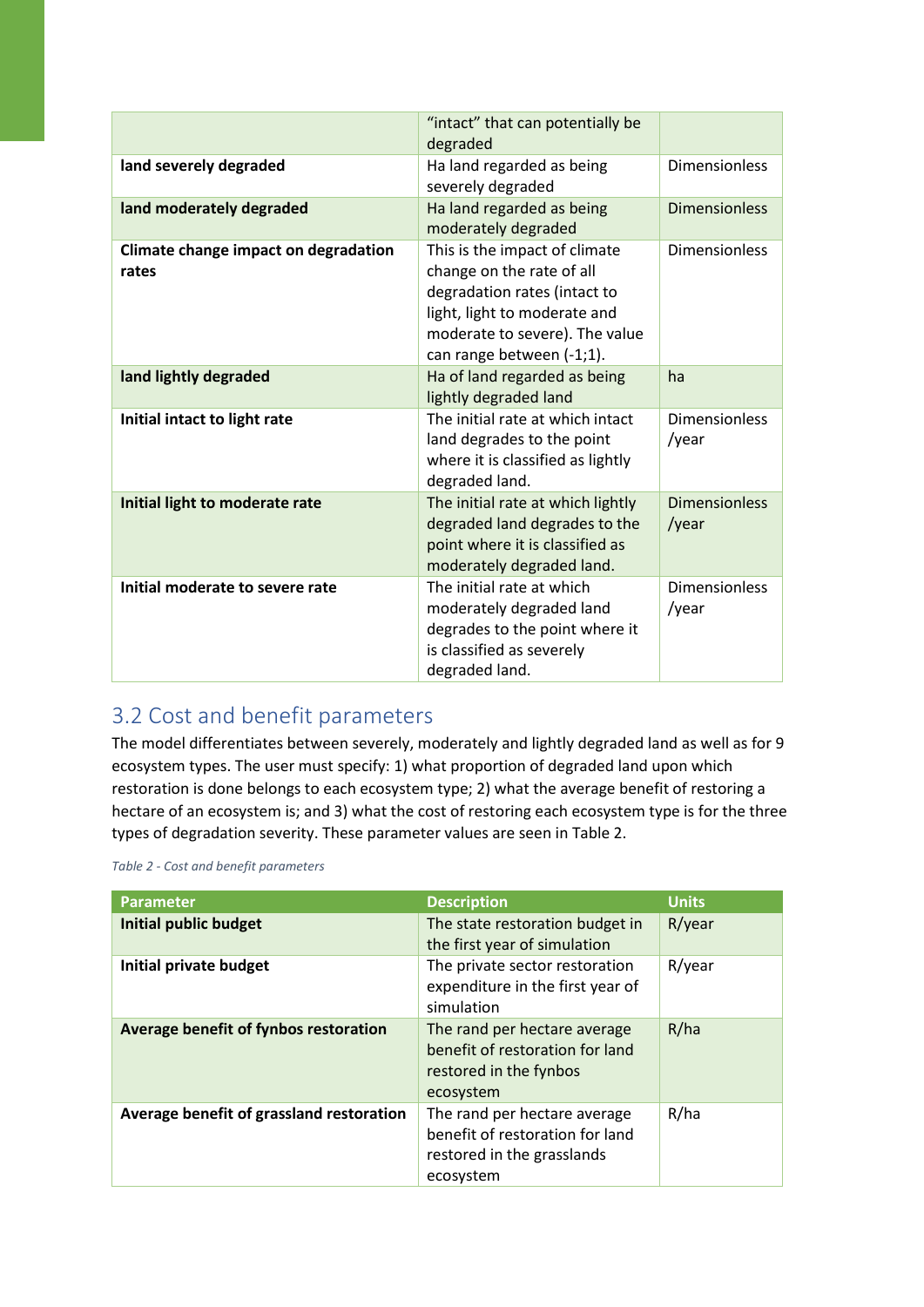| Average benefit of savanna restoration                        | The rand per hectare average<br>benefit of restoration for land<br>restored in the savanna<br>ecosystem                    | R/ha |
|---------------------------------------------------------------|----------------------------------------------------------------------------------------------------------------------------|------|
| Average benefit of Rivers, lake and<br>water body restoration | The rand per hectare average<br>benefit of restoration for land<br>restored in the rivers lake and<br>water body ecosystem | R/ha |
| Average benefit of forest restoration                         | The rand per hectare average<br>benefit of restoration for land<br>restored in the forest<br>ecosystem                     | R/ha |
| Average benefit of desert restoration                         | The rand per hectare average<br>benefit of restoration for land<br>restored in the desert<br>ecosystem                     | R/ha |
| Average benefit of succulent karoo<br>restoration             | The rand per hectare average<br>benefit of restoration for land<br>restored in the succulent karoo<br>ecosystem            | R/ha |
| Average benefit of nama karoo<br>restoration                  | The rand per hectare average<br>benefit of restoration for land<br>restored in the nama karoo<br>ecosystem                 | R/ha |
| Average benefit of thicket restoration                        | The rand per hectare average<br>benefit of restoration for land<br>restored in the thicket<br>ecosystem                    | R/ha |
| % of restoration done in fynbos<br>ecosystem                  | The rand per hectare average<br>benefit of restoration for land<br>restored in the fynbos<br>ecosystem                     | %    |
| % of restoration done in grassland<br>ecosystem               | The rand per hectare average<br>benefit of restoration for land<br>restored in the grassland<br>ecosystem                  | %    |
| % of restoration done in thicket<br>ecosystem                 | The rand per hectare average<br>benefit of restoration for land<br>restored in the thicket<br>ecosystem                    | $\%$ |
| % of restoration done in savanna<br>ecosystem                 | The rand per hectare average<br>benefit of restoration for land<br>restored in the savanna<br>ecosystem                    | %    |
| % of restoration done in nama karoo<br>ecosystem              | The rand per hectare average<br>benefit of restoration for land<br>restored in the nama karoo<br>ecosystem                 | %    |
| % of restoration done in succulent karoo<br>ecosystem         | The rand per hectare average<br>benefit of restoration for land                                                            | %    |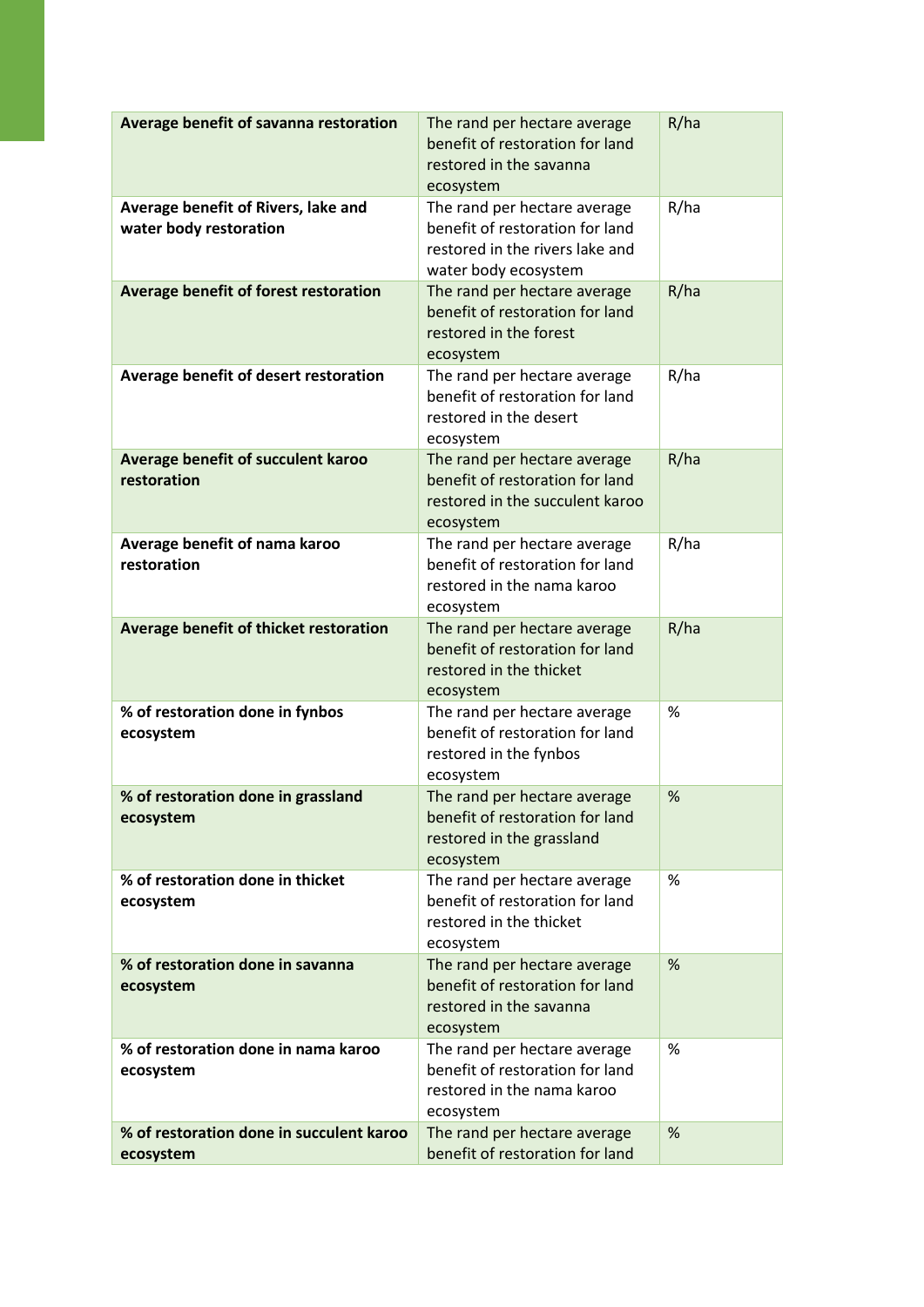|                                                                      | restored in the succulent karoo<br>ecosystem                                                                                  |      |
|----------------------------------------------------------------------|-------------------------------------------------------------------------------------------------------------------------------|------|
| % of restoration done in desert<br>ecosystem                         | The rand per hectare average<br>benefit of restoration for land<br>restored in the desert<br>ecosystem                        | %    |
| % of restoration done in forest<br>ecosystem                         | The rand per hectare average<br>benefit of restoration for land<br>restored in the forest<br>ecosystem                        | %    |
| % of restoration done in river lakes and<br>water body ecosystems    | The rand per hectare average<br>benefit of restoration for land<br>restored in the rivers lakes and<br>water bodies ecosystem | %    |
| Severely degraded Savanna restoration<br>cost                        | Cost of restoring severely<br>degraded savanna                                                                                | R/ha |
| Severely degraded Grassland restoration<br>cost                      | Cost of restoring severely<br>degraded Grassland                                                                              | R/ha |
| <b>Severely degraded Forest restoration</b><br>cost                  | Cost of restoring severely<br>degraded forest                                                                                 | R/ha |
| Severely degraded Nama Karoo<br>restoration cost                     | Cost of restoring severely<br>degraded nama karoo                                                                             | R/ha |
| <b>Severely degraded Succulent Karoo</b><br>restoration cost         | Cost of restoring severely<br>degraded succulent karoo                                                                        | R/ha |
| <b>Severely degraded Desert restoration</b><br>cost                  | Cost of restoring severely<br>degraded desert                                                                                 | R/ha |
| Severely degraded Rivers, lakes and<br>water body restoration cost   | Cost of restoring severely<br>degraded Rivers, lakes and<br>water bodies                                                      | R/ha |
| Severely degraded Thicket restoration<br>cost                        | Cost of restoring severely<br>degraded thicket                                                                                | R/ha |
| Severely degraded Fynbos restoration<br>cost                         | Cost of restoring severely<br>degraded fynbos                                                                                 | R/ha |
| <b>Moderately degraded Savanna</b><br>restoration cost               | Cost of restoring Moderately<br>degraded savanna                                                                              | R/ha |
| <b>Moderately degraded Grassland</b><br>restoration cost             | <b>Cost of restoring Moderately</b><br>degraded Grassland                                                                     | R/ha |
| <b>Moderately degraded Forest restoration</b><br>cost                | Cost of restoring Moderately<br>degraded forest                                                                               | R/ha |
| <b>Moderately degraded Nama Karoo</b><br>restoration cost            | <b>Cost of restoring Moderately</b><br>degraded nama karoo                                                                    | R/ha |
| <b>Moderately degraded Succulent Karoo</b><br>restoration cost       | Cost of restoring Moderately<br>degraded succulent karoo                                                                      | R/ha |
| <b>Moderately degraded Desert restoration</b><br>cost                | <b>Cost of restoring Moderately</b><br>degraded desert                                                                        | R/ha |
| Moderately degraded Rivers, lakes and<br>water body restoration cost | Cost of restoring Moderately<br>degraded Rivers, lakes and<br>water bodies                                                    | R/ha |
| <b>Moderately degraded Thicket</b><br>restoration cost               | <b>Cost of restoring Moderately</b><br>degraded thicket                                                                       | R/ha |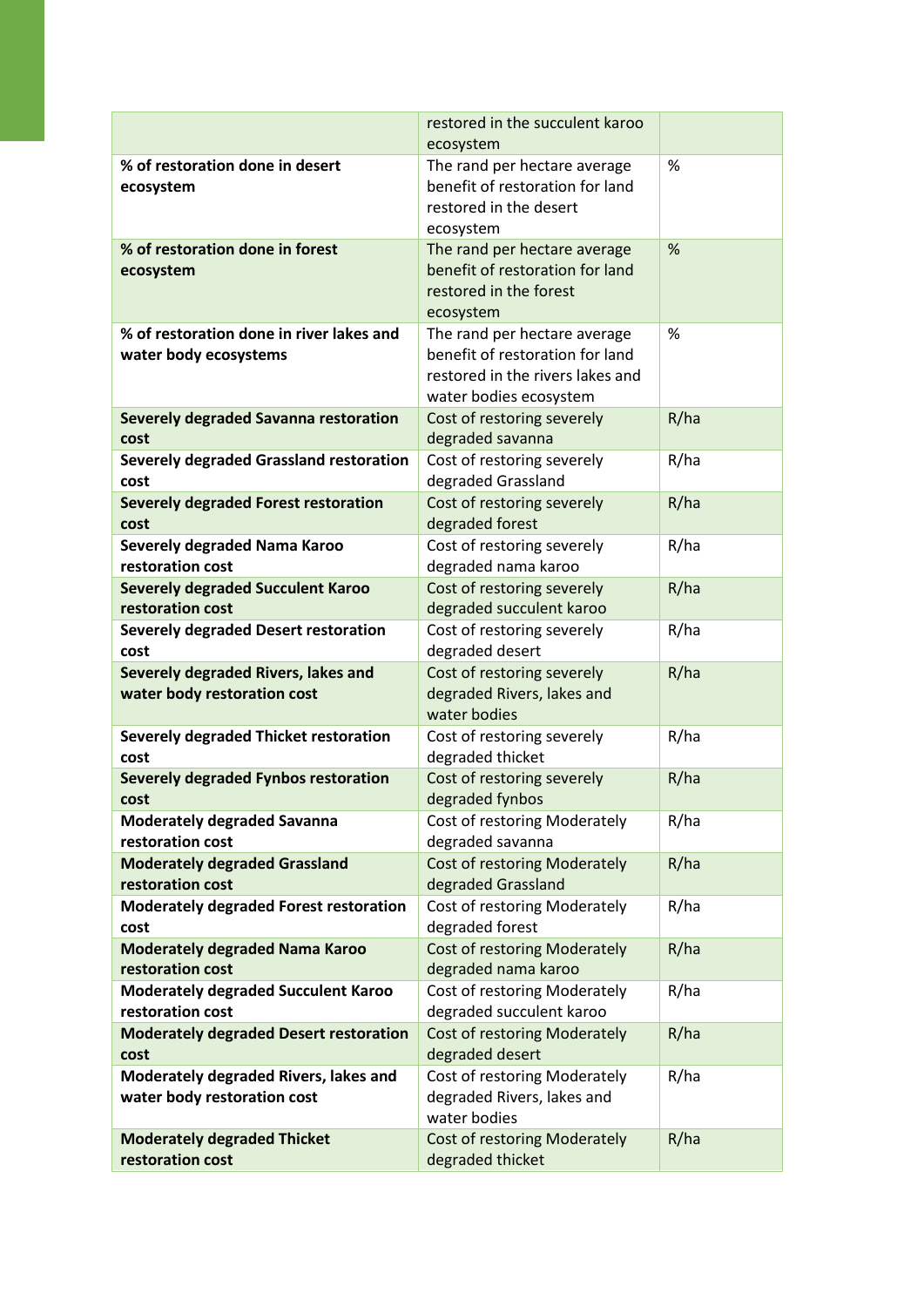| <b>Moderately degraded Fynbos</b><br>restoration cost             | Cost of restoring Moderately<br>degraded fynbos                         | R/ha |
|-------------------------------------------------------------------|-------------------------------------------------------------------------|------|
| Lightly degraded Savanna restoration<br>cost                      | Cost of restoring Lightly<br>degraded savanna                           | R/ha |
| <b>Lightly degraded Grassland restoration</b><br>cost             | Cost of restoring Lightly<br>degraded Grassland                         | R/ha |
| <b>Lightly degraded Forest restoration cost</b>                   | Cost of restoring Lightly<br>degraded forest                            | R/ha |
| Lightly degraded Nama Karoo<br>restoration cost                   | Cost of restoring Lightly<br>degraded nama karoo                        | R/ha |
| <b>Lightly degraded Succulent Karoo</b><br>restoration cost       | Cost of restoring Lightly<br>degraded succulent karoo                   | R/ha |
| Lightly degraded Desert restoration cost                          | Cost of restoring Lightly<br>degraded desert                            | R/ha |
| Lightly degraded Rivers, lakes and water<br>body restoration cost | Cost of restoring Lightly<br>degraded Rivers, lakes and<br>water bodies | R/ha |
| <b>Lightly degraded Thicket restoration</b><br>cost               | Cost of restoring Lightly<br>degraded thicket                           | R/ha |
| Lightly degraded Fynbos restoration cost                          | Cost of restoring Lightly<br>degraded fynbos                            | R/ha |

### 3.2 Institutional paramaters

The user can also specify what climate change is likely to do to the degradation spread rates. The user can affect changes in how budget is spent by varying the proportion of budget spent on training and the proportion of budget that is spent on raising awareness of the cost of degradation. The user can also change the rate at which the expected benefits of restoration inflate over time. The user can additionally change the initial level of skill of restoration labourers and the initial percentage of landowners aware of the costs of degradation. These parameters are described in Table 3.

*Table 3 - scenario parameters*

| <b>Parameter</b>                      | <b>Description</b>                                                                                                                                                                                                      | <b>Units</b>           |
|---------------------------------------|-------------------------------------------------------------------------------------------------------------------------------------------------------------------------------------------------------------------------|------------------------|
| <b>Inflation</b>                      | This it the average inflation rate<br>in effect over the scenario                                                                                                                                                       | Dimensionless/<br>year |
| Initial value of restoration learning | How well is are people<br>employed to restore land<br>trained $(0-1)$                                                                                                                                                   | <b>Dimensionless</b>   |
| <b>Initial awareness factor</b>       | This is the percentage of land<br>owners that are aware of the<br>cost of degradation and act to<br>prevent degradation on their<br>land or to lobby private and<br>public sector to act to restore or<br>conserve land | <b>DImensionless</b>   |
| Annual awareness budget proportion    | The proportion of the annual<br>restoration budget used to raise<br>awareness among land owners<br>of the cost of degradation                                                                                           | %/year                 |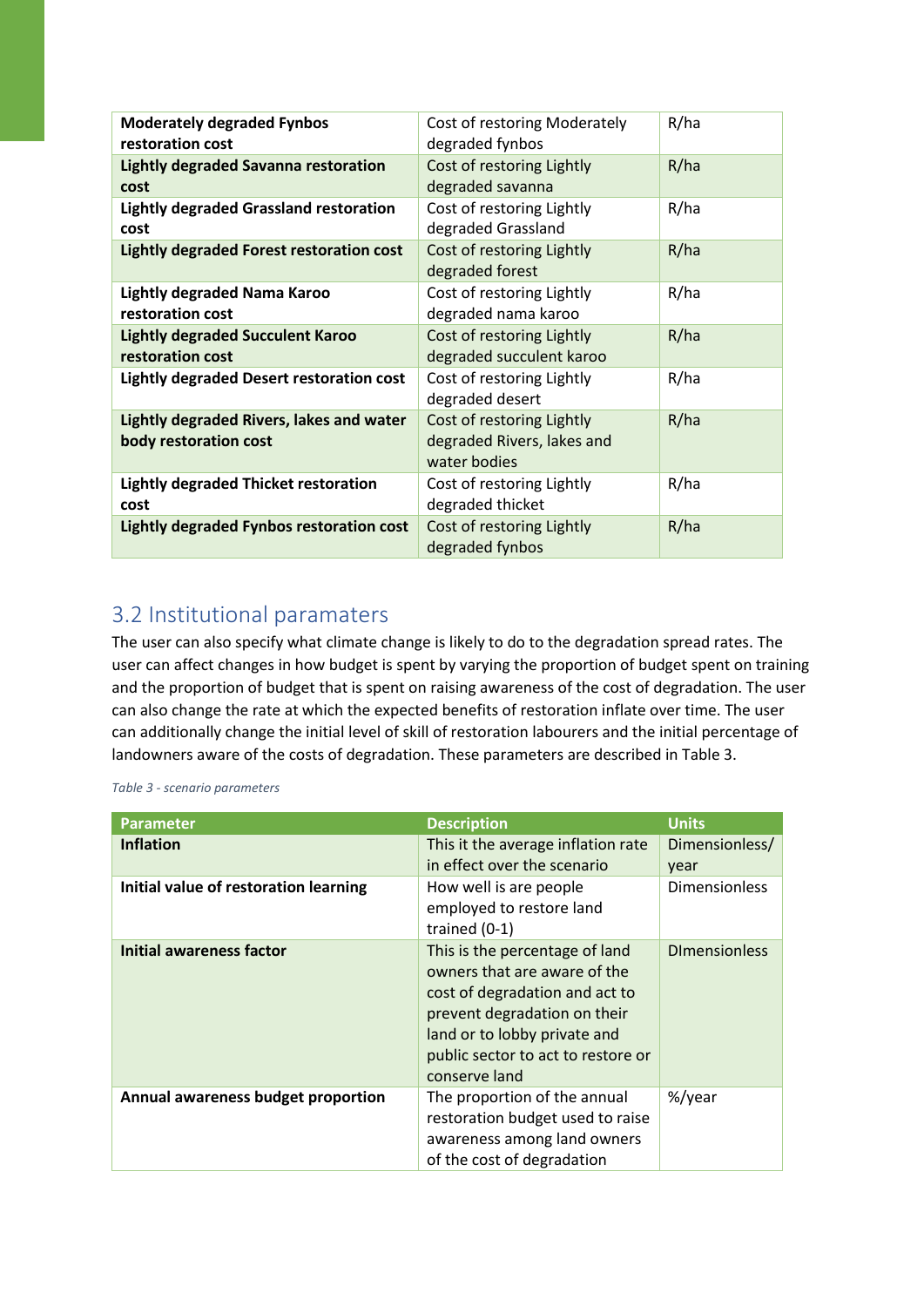**Proportion of budget allocated to training**

The proportion of the annual restoration budget used to train people employed to restore land %/year

## 4. Interpreting the results

The results from different restoration efforts can be viewed on the "Main results" page and the "Results details" page. The total restoration budget (private and public), the calculated NPV, the opportunity cost of degradation, the total hectare restored per year, the total person days created per year as well as the land under the four classifications (intact, lightly degraded, moderately degraded and severely degraded) can be viewed here on graphs relative to some baseline scenario. The baseline scenario was generated by calibrating the model for the working for water project and projecting forward from 2020-2050.

## 4.1 Biophysical results

These results presented are related to the physical state of the area of land that the restoration project attended to. The results provide insights into the state of the area over time based on the inputted decision parameters.

- 1. The area considered intact includes land that has been restored successfully. This land has a degradation metric density of <0.1. That is less than 10% of the land is invaded, eroded etc.
- 2. The area considered lightly degraded is land that has a degradation metric density of 0.01-0.3 that is, 1% to 30% of the land is invaded, eroded etc.
- 3. The area considered lightly degraded is land that has a degradation metric density of 0.3-0.6 that is, 30% to 60% of the land is invaded, eroded etc.
- 4. The area considered lightly degraded is land that has a degradation metric density of 0.6-1 that is, 60% to 100 % of the land is invaded, eroded etc.
- 5. Ha restored is the annual ha restored (summed across the three degradation classes)

## 4.2 Economic results

These results presented are the economics results related to the area of land that the restoration project attended to. The results provide insights into the economic costs and benefits of the restoration project over time based on the inputted decision parameters.

1. Net present value of benefits is expressed in Rands and is the difference between the present value of cash inflows and the present value of cash outflows over the